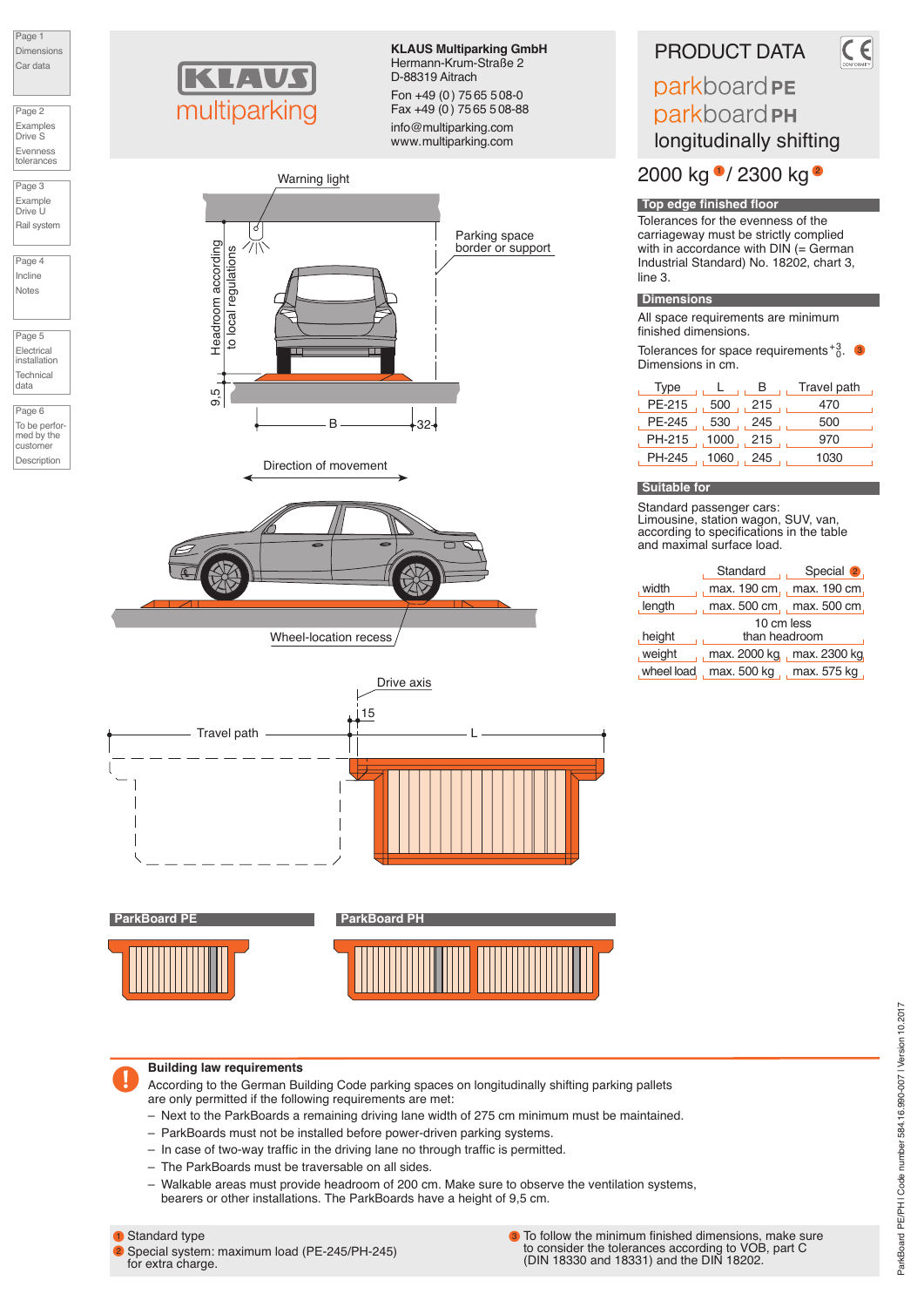#### ParkBoard PE/PH | Code number 584.16.990-007 | Version 10.2017 | New York Page 2 of 6



#### **Combination**

Page 1

Car data

Page 2 Examples Drive S Evenness tolerances Page 3 Example Drive U

Page 4 Incline Notes

Page 5 Electrical installation **Technical** data Page 6

customer Description

At a length of 40 m up to 5 pallets can be arranged as group should their shifting path overlap. In this case the operating elements must be within a distance of 10 m of a possible point of contact between two pallets.

<sup>4</sup> Recommendation of KLAUS Multiparking.

# **Above-floor drive (Drive S)**



#### **Evenness and tolerances (abstract from DIN 18 202, table 3)**

The distance between the lower flange of the ParkBoards and the garage ground must therefore not exceed 2 cm. To adhere to the safety regulations and DIN EN 14 010 recommendations and to get the necessary even ground, the tolerances of evenness to DIN 18202, table 3, line 3, must not be exceeded. Therefore exact levelling of the ground by the client is essential.

| <b>Column</b>                                                                                                                                                                                                                                                               |   |  |   |  |  |  |        |  |  |  |  |           |  |                                                              |        |                                                                            |                                        |    | 6  |               |    |        |    |               |    |                                                                                                          |
|-----------------------------------------------------------------------------------------------------------------------------------------------------------------------------------------------------------------------------------------------------------------------------|---|--|---|--|--|--|--------|--|--|--|--|-----------|--|--------------------------------------------------------------|--------|----------------------------------------------------------------------------|----------------------------------------|----|----|---------------|----|--------|----|---------------|----|----------------------------------------------------------------------------------------------------------|
|                                                                                                                                                                                                                                                                             |   |  |   |  |  |  |        |  |  |  |  |           |  |                                                              |        |                                                                            |                                        |    |    |               |    |        |    |               |    |                                                                                                          |
|                                                                                                                                                                                                                                                                             |   |  |   |  |  |  |        |  |  |  |  |           |  |                                                              |        |                                                                            |                                        |    |    |               |    |        |    |               |    | 15                                                                                                       |
| Unfinished to surface of covers, subconcrete and subsoils for higher<br>demands, e.g. as foundation for cast plaster floor, industrial soils, paving<br>tiles and slabstone paving, compund floor paving. Finished surfaces for<br>minor purposes, e.g. warehouses, cellar. |   |  |   |  |  |  |        |  |  |  |  |           |  |                                                              |        |                                                                            |                                        |    |    | 20            |    |        |    |               |    |                                                                                                          |
|                                                                                                                                                                                                                                                                             |   |  |   |  |  |  |        |  |  |  |  |           |  |                                                              |        |                                                                            |                                        |    |    |               |    |        |    |               |    | 15                                                                                                       |
| $\overline{c}$                                                                                                                                                                                                                                                              | З |  | 5 |  |  |  | 9      |  |  |  |  |           |  |                                                              | 19     | 20                                                                         | 21                                     | 22 | 23 | 24            | 25 | 26     | 27 | 28            | 29 | 30                                                                                                       |
|                                                                                                                                                                                                                                                                             |   |  |   |  |  |  | Line 2 |  |  |  |  | Reference |  | Coverings, tile coverings, PVC flooring and glued coverings. | Line 3 | Finished grounds, e.g. floor pavement serving as foundation for coverings. | Distance between measuring points in m |    |    | 0,1<br>5<br>2 |    | 8<br>4 |    | 4<br>12<br>10 |    | 5<br>Vertical measurement as limits in mm<br>with measuring points distances in m to 5<br>10<br>15<br>12 |

**6** Intermediate values are to be taken out the diagram and must be rounded-off to mm.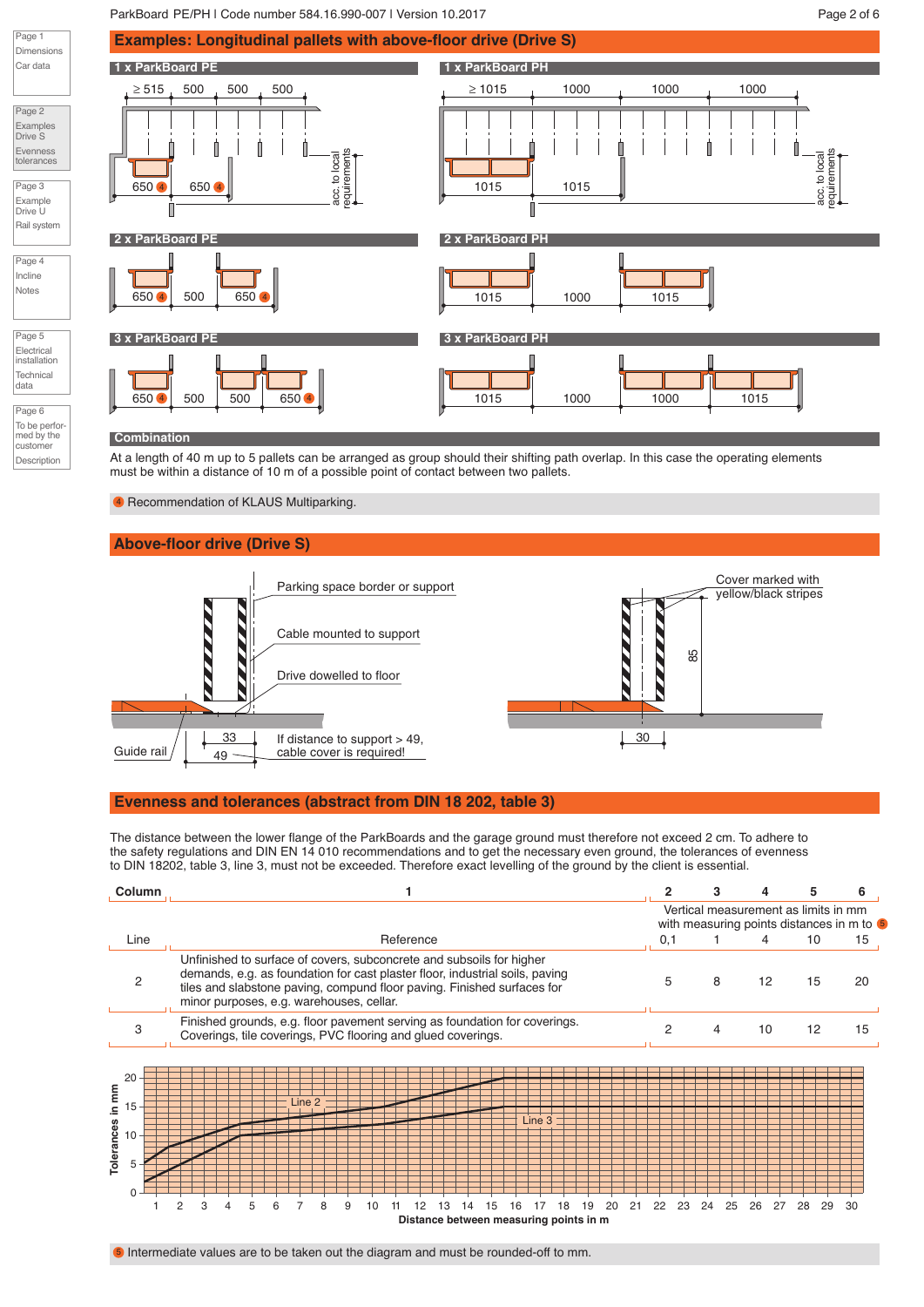Box cast in concrete after installation

Box for drive

ParkBoard PE/PH | Code number 584.16.990-007 | Version 10.2017 | New York 100 | Name 2016 | Page 3 of 6 **Example: Longitudinal Pallets with Underfloor Drive (Drive U)** If the drive axis cannot be placed in front of a support the drive will be designed as underfloor drive. Precondition: Drive axis located in parking space axis; recess in floor. For arrangement of longitudinal pallets, see example. **2 x ParkBoard PH** Conduit EN 40 (M40) with taut wire to nearest support or to wall 1015 1000 1015 **Underfloor Drive (Drive U)** Parking space border  $-20 -$ 본  $^{\circ}$  $25 -$ Conduit EN 40 (M40) Guide rail  $\left( \begin{array}{c} \end{array} \right)$   $\left( \begin{array}{c} \end{array} \right)$ 50 75 49 **Rail System Prior to floor pavement** 6 X 7 Top edge Running rail Parking space border 2+0,5



**In recess** 6 7

Page 1 Dimensions Car data

Page 2 Examples Drive S Evenness tolerances Page 3 Example Drive U Rail system

Page 4 Incline Notes

Page 5 Electrical installation **Technical** data Page 6 To be perfor med by the customer Description



#### **On finished floor** 6 X 7

П



Projection of the guide rail above top edge of finished floor is mandatory on both sides of the rail including the level for the drive! The rails are dowelled directly onto the top edge of the finished floor.

Drill hole depth: approx. 9 cm.

We do not recommend mastic asphalt. 6

Tolerances for the evenness of the carriageway must be strictly complied with in accordance with DIN (= German Industrial Standard) No. 18202, chart 3, line 3. No expansion joints are permitted within the area of the rail system. 7

8 Dimensions in brackets for PE-245/PH-245.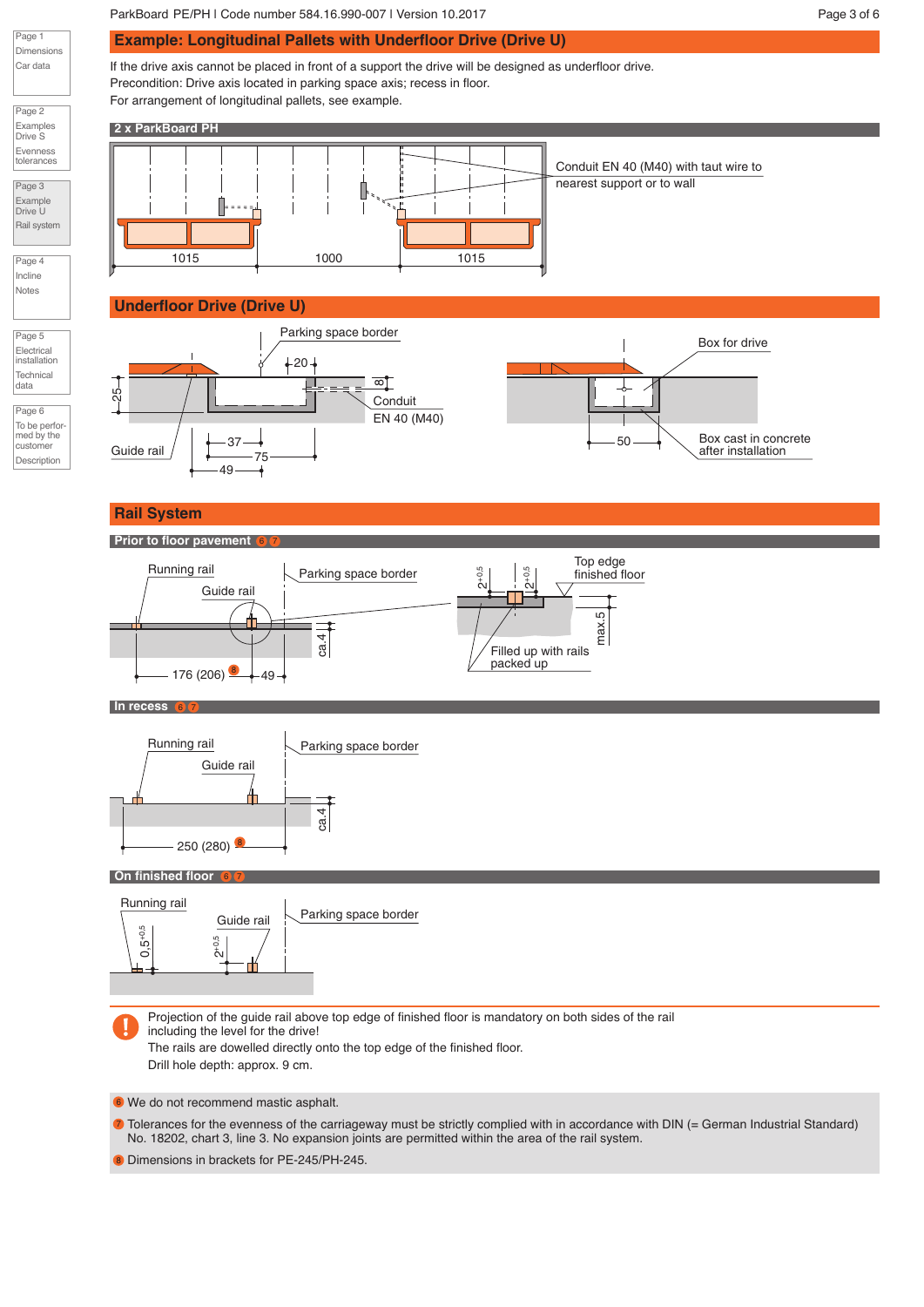### ParkBoard PE/PH | Code number 584.16.990-007 | Version 10.2017 | New York Page 4 of 6



Page 2 Examples Drive S Evenness tolerances

Page 3 Example Drive U Rail system

Page 4 Incline **Notes** 

Page 5 Electrical installation Technical data

Page 6 To be performed by the customer Description



 $\bar{\bm{v}}$  Tolerances for the evenness of the carriageway must be strictly complied with in accordance with DIN (= German Industrial Standard) No. 18202, chart 3, line 3. No expansion joints are permitted within the area of the rail system.

8 Dimensions in brackets for PE-245/PH-245.

# **Notes**

**Accessing standard parking spaces (for example No. 6)**



**If ParkBoard 21 is empty:** passing of ParkBoard possible







**If ParkBoard 21 is occupied:**

press corresponding pushbutton for no. 21 on operating element. Pallets 20 and 21 are moved together automatically, and parking spaces 6 (and 7) become free.



#### **Example with ParkBoard PE.**

To access parking space no. 20 both ParkBoard 20 and 21 are moved in a way that the required driving lane is created.

**ParkBoard PE at end of driving lane**



#### **Unfavourable!**

Parking spaces 1, 2, 11, 12 can only be accessed unfavourably since both driving and turning range are strongly restricted.

# **Dislocated parking space**



#### **Not possible!**

Parking space 12 cannot be accessed if parking space 20 is occupied. Reason: Axes of opposite parking spaces are offset.



# **Solution:**

Dislocate support or drive. Driving and turning range for parking spaces 1,2, 11,12 are improved!



**Makeshift:** One sided extension for ParkBoard.



**Solution:** Use of one ParkBoard PH. Driving and turning range for parking spaces 1,2, 11, 12 are improved!



# 11 12 13 14 15 **Makeshift:**

Moving drive (Drive D). Drive D on the ParkBoard allows longer travel path. Power supply via trailing cable. Special guide rail. **Warning: ParkBoard not accessible within range of drive!**

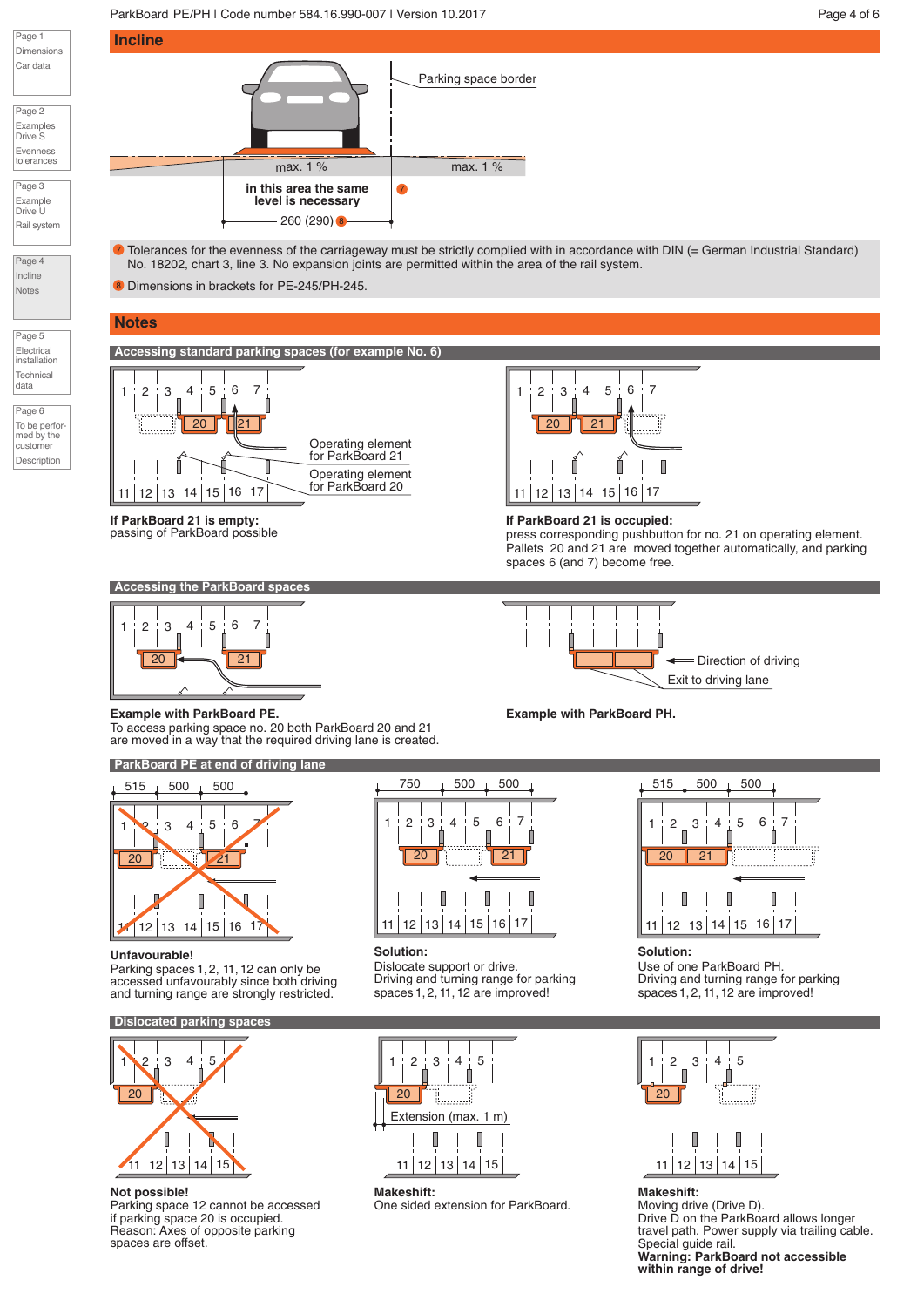Page 2 Examples Drive S Evenness tolerances

Page 3 Example Drive U Rail system

Page 4 Incline Notes

Page 5 **Electrical** installation **Technical** data

Page 6  $T_0$  be performed by the customer Description

# **Electrical installation**

# **Electrical supply / Control system**

The customer must provide a supply of  $5 \times 2.5$  mm<sup>2</sup> (3 PH+N+PE) to the electric cabinet (larger systems may require larger cross sections).

Proposals for position of control box and operating element are specified in the floor plans provided by KLAUS Multiparking.

# **Technical data**

#### **Range of application**

By default, the system can only be used for a fixed number of users. If different users use the system (e.g. short-time parkers in office buildings or hotels) the Multiparking system needs to be adjusted. If required, would you please contact us.

#### **Available documents**

– maintenance offer/contract – declaration of conformity

See separate sheet regarding corrosion protection.

### **Environmental conditions**

Environmental conditions for the area of multiparking systems: Temperature range –10 to +40° C. Relative humidity 50% at a maximum outside temperature of +40° C.

#### **Building application documents**

According to LBO and GaVo (garage regulations) the Multiparking systems are subject to approval. We will provide the required building application documents.

# **Operation**

Operation via operating element with automatic reset function (two pushbuttons for left/right movement).

#### **Care**

To avoid damages resulting from corrosion, make sure to follow our cleaning and care instructions and to provide good ventilation of your garage.

#### **CE Certification**

The systems offered correspond to DIN EN 14010 and the EC Machinery Directive 2006/42/EG.

#### **Palettenkonstruktion Noise emission**

**Corrosion protection Corrosion protection but be a low sound level.** Ball bearing of the rollers provide a low sound level.

#### **On block opration**

ParkBoards must only be operated on block if the operator's stand is not more than 10 m from the platform edges that are to be operated on block, and if it is installed at least 1.60 m above garage floor.